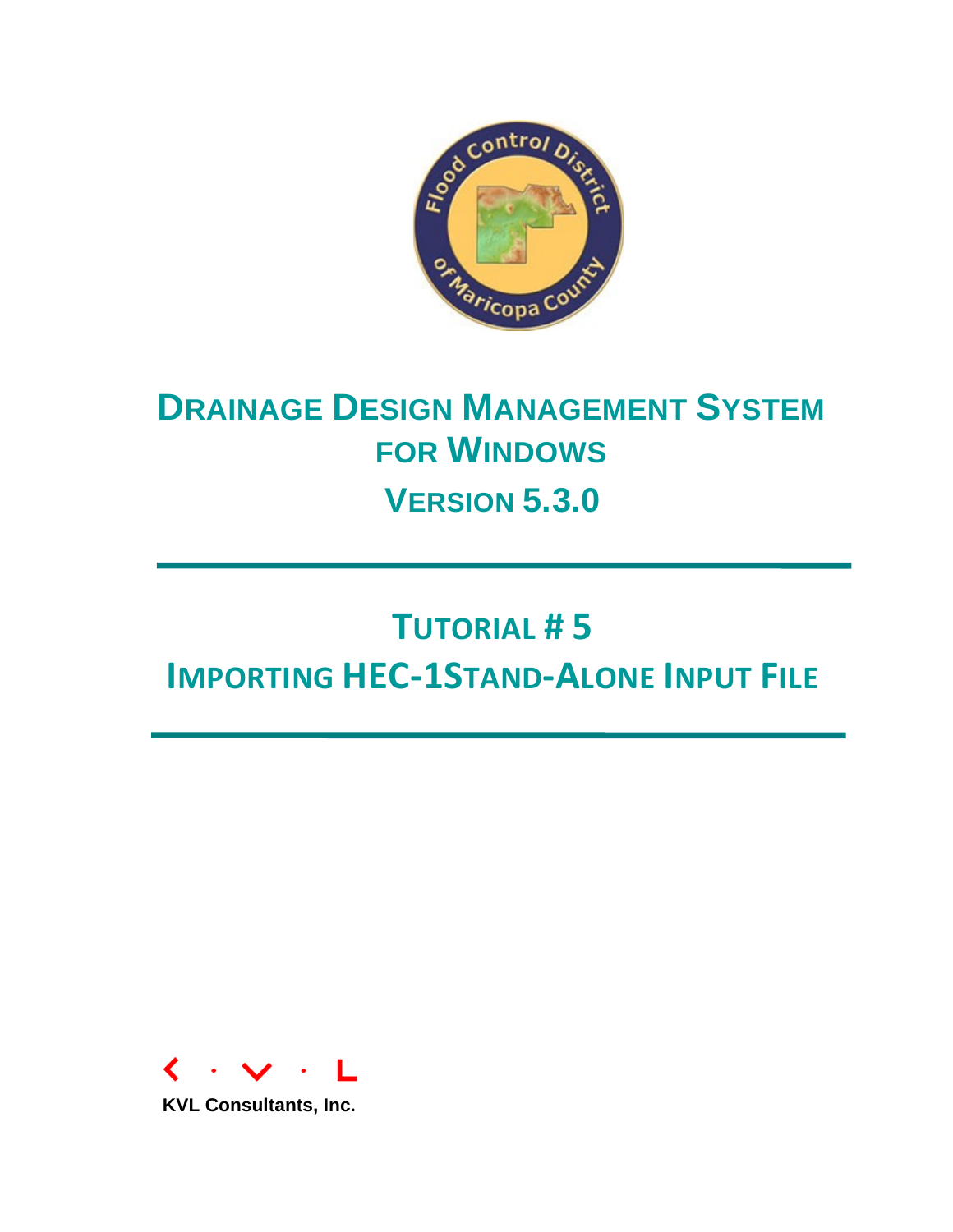# **IMPORTING AND RUNNING HEC-1 STAND ALONE INPUT FILE**

# **TABLE OF CONTENTS**

#### No. Section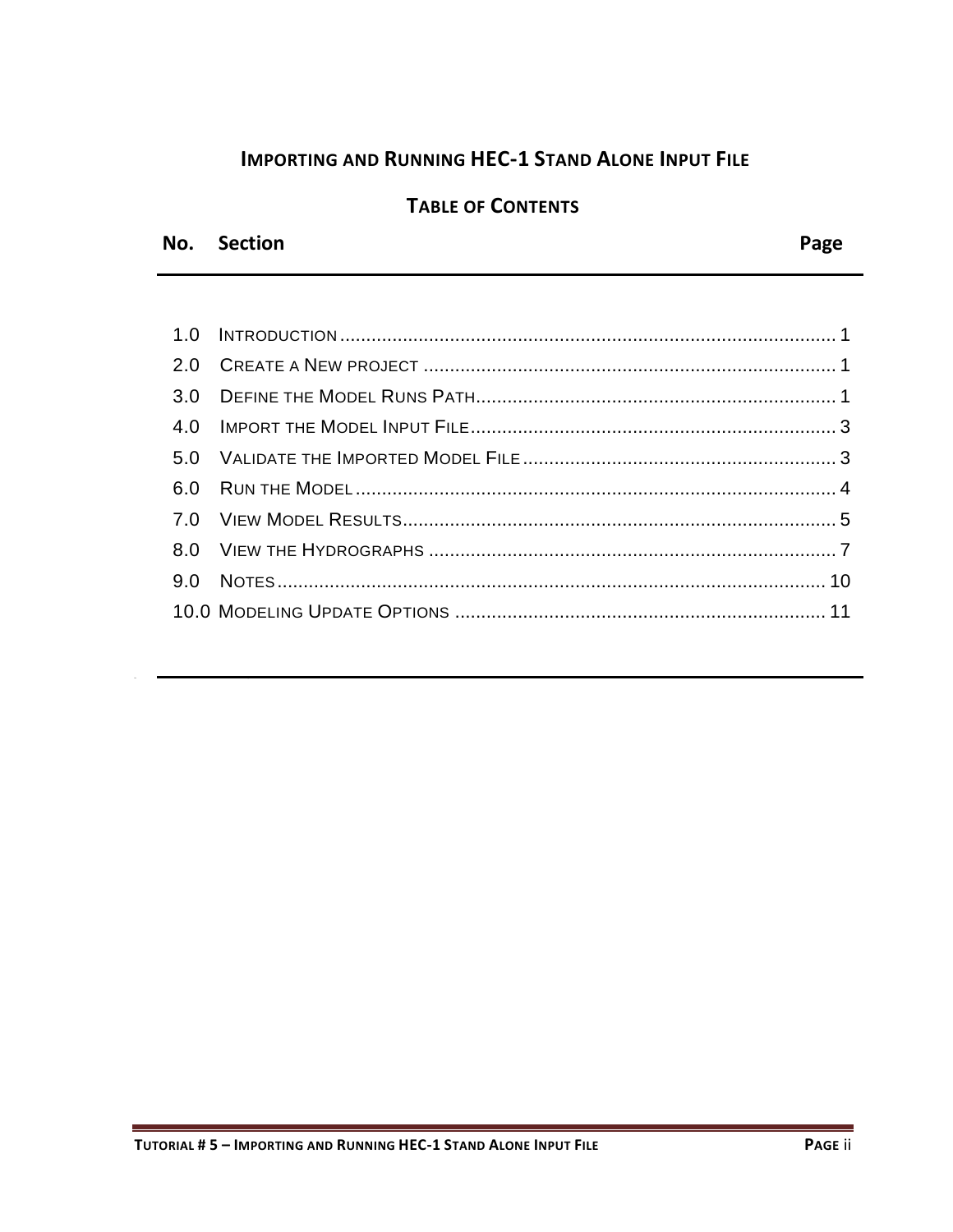# **IMPORTING AND RUNNING HEC-1 STAND ALONE INPUT FILE DATE UPDATED: MAY 16, 2016**

#### <span id="page-2-0"></span>**1.0 INTRODUCTION**

This tutorial outlines the approach for importing an existing **HEC-1** model input file with the goal to use the reporting and graphing features of the **DDMSW** program without the supporting land use, soils, sub-basin and network datasets. What is needed in this tutorial is the **HEC-1** model input data file in ASCII format. This tutorial was developed using **DDMSW 5.3.0.**

#### <span id="page-2-1"></span>**2.0 CREATE A NEW PROJECT**

After launching the **DDMSW** program, create a new project (*File New Project*). Use a short name for the project in the *'Reference'* field. Please note that the *'Reference'* field can accept letters and numbers (no space) and can hold 20 characters.

On the **SELECT PROJECT** form, enter '*IMPORTHEC1*' on the *'Reference'* textbox field and check the *'Imported HEC-1 File'* checkbox. Enter your notes or comments (Optional) in the provided Comment Box. Set your model creation date in the *'Modification Date'* textbox field using the current date.

| Select Project -- Edit |                                                                                                         |                        |        |                        |           |
|------------------------|---------------------------------------------------------------------------------------------------------|------------------------|--------|------------------------|-----------|
|                        | List                                                                                                    |                        |        | Details                |           |
|                        | <b>Project Reference</b>                                                                                |                        |        |                        |           |
| Project ID 00160       |                                                                                                         | Reference   IMPORTHEC1 |        |                        |           |
| Title                  | Importing HEC-1 Moeld Input File                                                                        |                        |        |                        |           |
| Location               | Maricopa County, AZ                                                                                     |                        |        |                        |           |
|                        | Agency   Flood Control District of Maricopa County                                                      |                        |        |                        |           |
|                        |                                                                                                         |                        |        |                        |           |
|                        | <b>Ø</b> Imported Hec-1 File                                                                            |                        |        |                        |           |
|                        |                                                                                                         |                        |        |                        |           |
|                        |                                                                                                         |                        |        |                        |           |
|                        |                                                                                                         |                        |        |                        |           |
|                        |                                                                                                         |                        |        |                        |           |
|                        |                                                                                                         |                        |        |                        |           |
|                        | This tutorial project is used to demonstrate the process of importing                                   |                        |        |                        |           |
|                        | HEC-1 model input file, run the model, and use the reporting and<br>graphing features of DDMSW program. |                        |        |                        |           |
|                        |                                                                                                         |                        |        |                        |           |
|                        |                                                                                                         |                        |        |                        |           |
|                        |                                                                                                         |                        |        |                        |           |
|                        | Modification Date 12/24/2014<br>爾                                                                       | Save                   | Cancel | Print<br><b>Delete</b> | Add<br>OK |

Press the *'Save'* button to save the new project information. Press the *'OK'* button to close the **SELECT PROJECT** form.

# <span id="page-2-2"></span>**3.0 DEFINE THE MODEL RUNS PATH**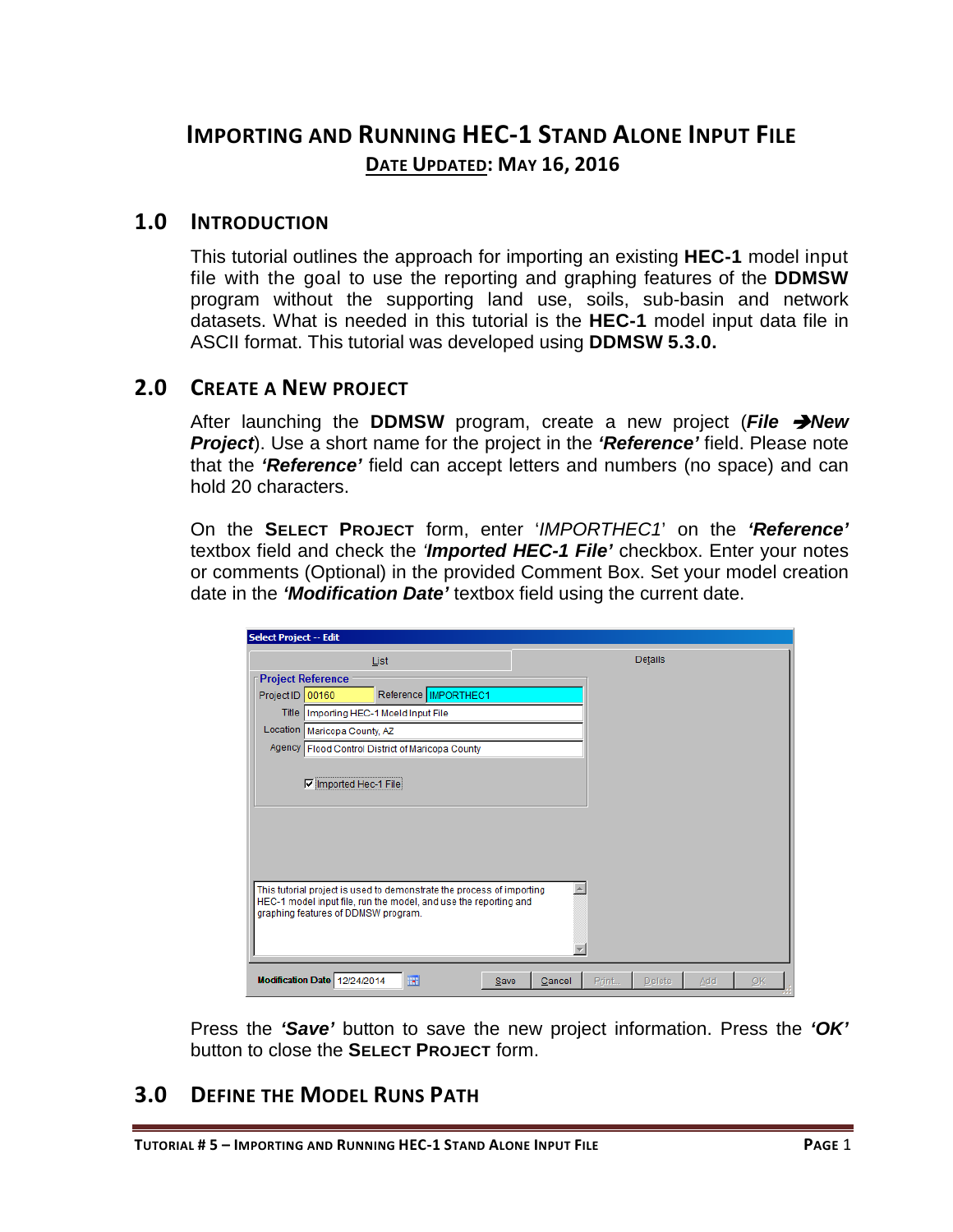On the **PROJECT PATHS** form (*File Project Paths*), set the **'***Model Runs Path'* by clicking the ellipse (*…*) button on the right side of the *'Model Runs Path'* textbox field.

| <b>Project Paths</b> |                                           |    |
|----------------------|-------------------------------------------|----|
| Machine ID           | FC6W9243O755#CARRIAGAC                    |    |
| Agency               | Flood Control District of Maricopa County |    |
| Project              | Importing HEC-1 Moeld Input File          |    |
| Model Runs Path      |                                           |    |
|                      |                                           | ОК |

On the **BROWSE FOR FOLDER** form, select the folder location to store and run your project models. If the preferred folder is not found, press the '*Make New Folder'* to create a new folder. Rename the new folder to *'IMPORTHEC1'.*

| <b>Browse for folder</b> | $\boldsymbol{\mathsf{x}}$ |
|--------------------------|---------------------------|
|                          |                           |
|                          |                           |
|                          |                           |
| DDMSW482<br>$\Box$       |                           |
| Backup                   |                           |
| CCC                      |                           |
| Data                     |                           |
| Help                     |                           |
| Maps<br>$\overline{+}$   |                           |
| Models                   |                           |
| Modiruns<br>$\Box$       |                           |
| <b>BANKPROTECTIONFCD</b> |                           |
| <b>BRIDGEPIERFCD</b>     |                           |
| CCCEXAMPLE2              |                           |
| Example 1                |                           |
| Example <sub>2</sub>     |                           |
| EXAMPLE2P                |                           |
| <b>EXAMPLE2S</b>         |                           |
| Example3                 |                           |
| Example4                 |                           |
|                          | ь                         |
|                          |                           |
| Make New Folder<br>OK    | Cancel                    |
|                          |                           |

Press *'OK'* when it is done.

| Project Paths -- Edit  |                                           |                      |         |
|------------------------|-------------------------------------------|----------------------|---------|
|                        |                                           |                      |         |
| Machine ID             | FC6W9243O755#CARRIAGAC                    |                      |         |
| Agency                 | Flood Control District of Maricopa County |                      |         |
| Project                | Importing HEC-1 Moeld Input File          |                      |         |
| <b>Model Runs Path</b> | C:\FCDMC\DDMSW482\MODLRUNS\IMPORTHEC1\    |                      | <br>Umb |
|                        |                                           |                      |         |
|                        |                                           | OK<br>Save<br>Cancel |         |

Press *'Save'* to accept the folder settings identified for '*Model Runs Path'*.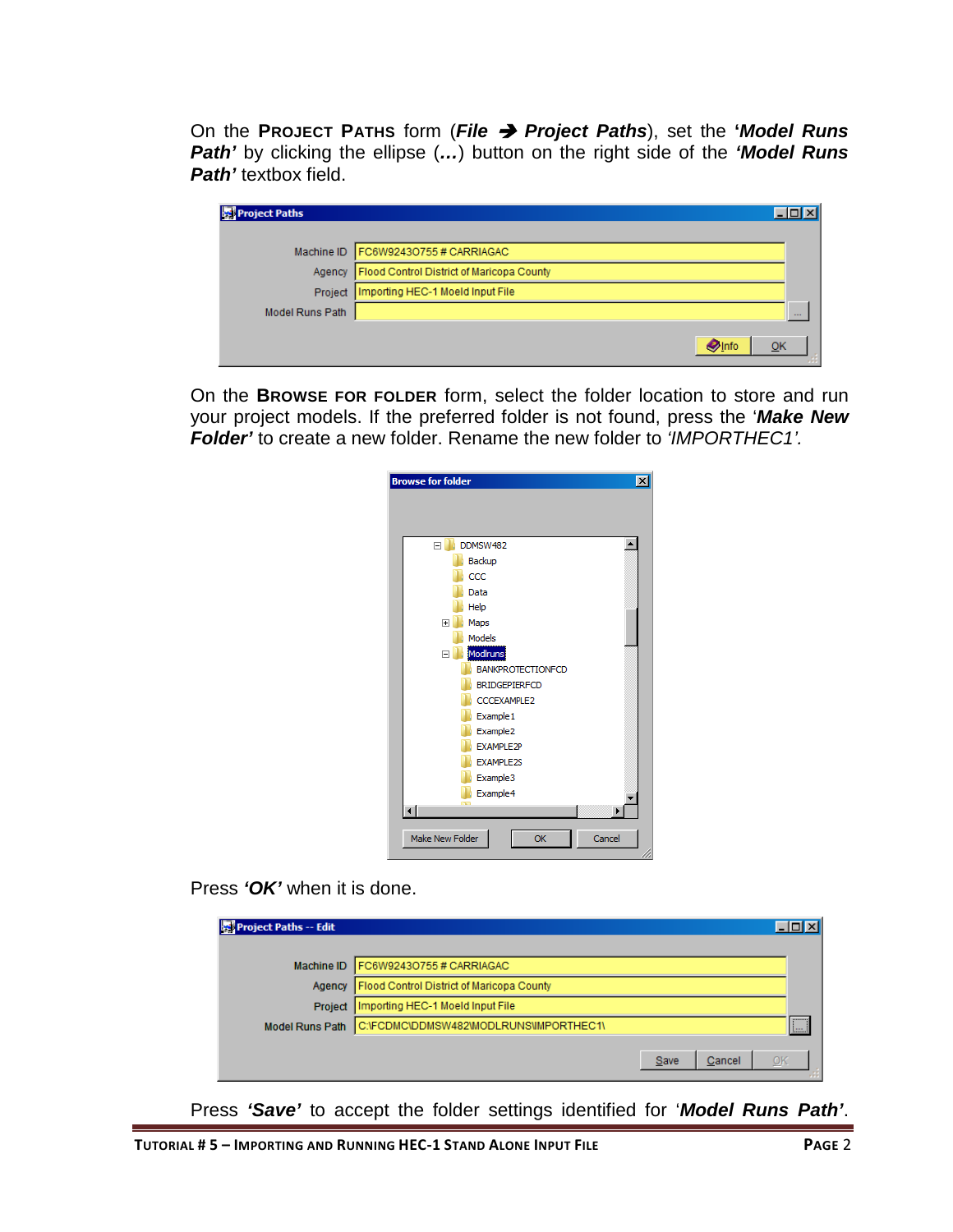Press *'OK'* to close the **PROJECT PATHS** form.

#### <span id="page-4-0"></span>**4.0 IMPORT THE MODEL INPUT FILE**

On the **IMPORT HEC1 MODEL FILE** form (*'Hydrology HEC-1 Import HEC-1 File'*), click the button on the right of the **'***Import File'* textbox field to locate the location of the HEC-1 Model Input File to be used by the program. Find the HEC-1 model file, select it, and press *'OK'.* Press the *'Import'* button to import the selected file.

| <b>Ex</b> Import HEC1 Model File - MB: 01 |                                                             |                   |                   |        | $  \square   \square   \times  $ |
|-------------------------------------------|-------------------------------------------------------------|-------------------|-------------------|--------|----------------------------------|
| <b>Options</b>                            |                                                             |                   |                   |        |                                  |
| Assumed RP                                | 100                                                         |                   |                   |        |                                  |
|                                           | Import File C:\FCDMC\DDMSW482\MODLRUNS\IMPORTHEC1\SMALL.DAT |                   |                   |        |                                  |
|                                           |                                                             |                   |                   |        |                                  |
|                                           |                                                             |                   |                   |        |                                  |
|                                           |                                                             | Import Hec-1 File | View Created File | Import | QK                               |

**DDMSW** will warn you that the program will replace all existing data with the current project data. Press *'Yes'* to continue.

| Warning |                                                                                                                                                                                                                                                                                                                 |
|---------|-----------------------------------------------------------------------------------------------------------------------------------------------------------------------------------------------------------------------------------------------------------------------------------------------------------------|
|         | You have selected to import data from<br>C:\FCDMC\DDMSW482\MODLRUNS\IMPORTHEC1\SMALL.DAT                                                                                                                                                                                                                        |
|         | This will replace all existing data for:<br>Project Ref: IMPORTHEC1<br>Basin ID: 01                                                                                                                                                                                                                             |
|         | <b>WARNING</b><br>The following existing data will be replaced for this Project and<br>Major Basin:<br><b>Custom Rainfall Distribution</b><br>Hec1 Data<br>Hec1 Network<br><b>Hec1 Diversions</b><br><b>Hec1 Storage Basins</b><br>Hec1 Routing Data<br>Hec1 Hydrographs<br>Hec1 Special Code<br>Sub Basin Data |
|         | Do you want to continue?                                                                                                                                                                                                                                                                                        |
|         | <b>No</b><br>Yes                                                                                                                                                                                                                                                                                                |

After the Import process is complete, press *'OK'* to continue. On the **IMPORT HEC-1 MODEL FILE** form, press *'OK'* to close the form.

#### <span id="page-4-1"></span>**5.0 VALIDATE THE IMPORTED MODEL FILE**

On the **HEC-1 DATA** form (*'Hydrology HEC-1 Data'*), review / validate the imported model to ensure that it is the right model. Make necessary modifications if necessary. Press the *'OK'* button to close the **HEC-1 DATA** form.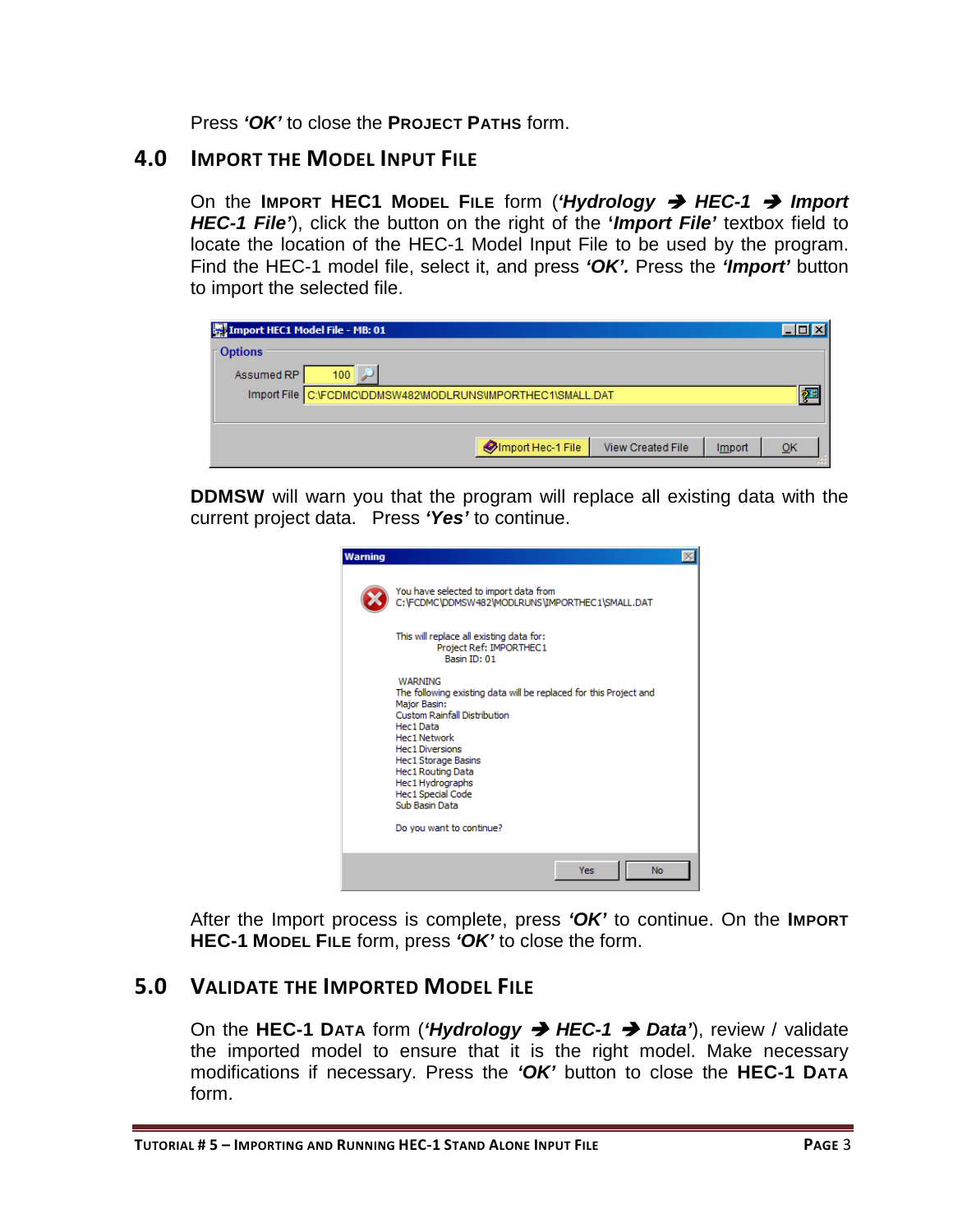|                              |                | HEC-1 Data - MB: 01 |                |                |                |                |         |                |                |           |        |                    | $\Box$ D $\Box$          |
|------------------------------|----------------|---------------------|----------------|----------------|----------------|----------------|---------|----------------|----------------|-----------|--------|--------------------|--------------------------|
|                              |                |                     | List           |                |                |                |         |                |                | Details   |        |                    |                          |
| Find                         | Next           |                     |                |                |                |                |         |                |                |           |        |                    |                          |
| F <sub>0</sub>               | F <sub>1</sub> | F <sub>2</sub>      | F <sub>3</sub> | F <sub>4</sub> | F <sub>5</sub> | F <sub>6</sub> | F7      | F <sub>8</sub> | F <sub>9</sub> | F10       | Sort   | Special<br>Code ID |                          |
| ID                           |                | Flood Co            | ntrol Di       | strict o       | f Marico       | pa Count       |         |                |                |           | 10     |                    |                          |
| ID                           |                | <b>EXAMPLE2</b>     | - S-Gra        | ph, Gree       | n-Ampt,        | Single,        | 24 Hour |                |                |           | 20     |                    |                          |
| ID                           |                | <b>100 YEAR</b>     |                |                |                |                |         |                |                |           | 30     |                    |                          |
| ID                           |                | 24 Hour             | Storm          |                |                |                |         |                |                |           | 40     |                    |                          |
| ID                           |                | Unit Hyd            | rograph:       | S-Graph        |                |                |         |                |                |           | 50     |                    |                          |
| ID                           |                | 04/09/20            | 13             |                |                |                |         |                |                |           | 60     |                    |                          |
| IT                           | 3              | <b>1JAN99</b>       | 1200           | 2000           |                |                |         |                |                |           | 70     |                    |                          |
| IN                           | 15             |                     |                |                |                |                |         |                |                |           | 80     |                    |                          |
| IO                           | 3              |                     |                |                |                |                |         |                |                |           | 90     |                    |                          |
| *D                           | <b>IAGRAM</b>  |                     |                |                |                |                |         |                |                |           | 100    |                    |                          |
| ×                            |                |                     |                |                |                |                |         |                |                |           | 110    |                    |                          |
| $\star$                      |                |                     |                |                |                |                |         |                |                |           | 120    |                    |                          |
| KK                           | 1A             | <b>BASIN</b>        |                |                |                |                |         |                |                |           | 130    |                    |                          |
| <b>BA</b>                    | 6.690          |                     |                |                |                |                |         |                |                |           | 140    |                    |                          |
| PB                           | 3.831          |                     |                |                |                |                |         |                |                |           | 150    |                    |                          |
| PC<br>$\left  \cdot \right $ | 0.000          | 0.002               | 0.005          | 0.008          | 0.011          | 0.014          | 0.017   | 0.020          | 0.023          | 0.026     | 160    |                    | $\overline{\phantom{a}}$ |
|                              |                |                     |                |                |                |                |         |                |                |           |        |                    |                          |
|                              |                | <b>O</b> Info       |                |                | Export         | <b>Resort</b>  | Print   | <b>Delete</b>  | Add            | <b>MB</b> | Update | QK                 |                          |

# <span id="page-5-0"></span>**6.0 RUN THE MODEL**

After the model file has been imported into a new project in **DDMSW**, the model can now be run. On the Run HEC-1 Model form ('*Hydrology → HEC-1 Model'*), check the *'Delete Prior Results'* check box and uncheck the *'Select Custom Folder'* and *'Update Conveyance Flows'* check boxes. Execute the model by pressing the *'Run Model'* button.

| Run HEC-1 Model - Imported Hec-1 File |                                                                                              |
|---------------------------------------|----------------------------------------------------------------------------------------------|
|                                       | <b>Options</b>                                                                               |
|                                       | Major Basin<br>101                                                                           |
|                                       | <b>▽</b> Delete Prior Results<br>Select Custom Folder<br><b>Update Conveyance Flows</b><br>H |
| Schematic<br>Output<br><b>Olnfo</b>   | Run Model<br>Results<br>QK                                                                   |

Click *'Yes'* to continue.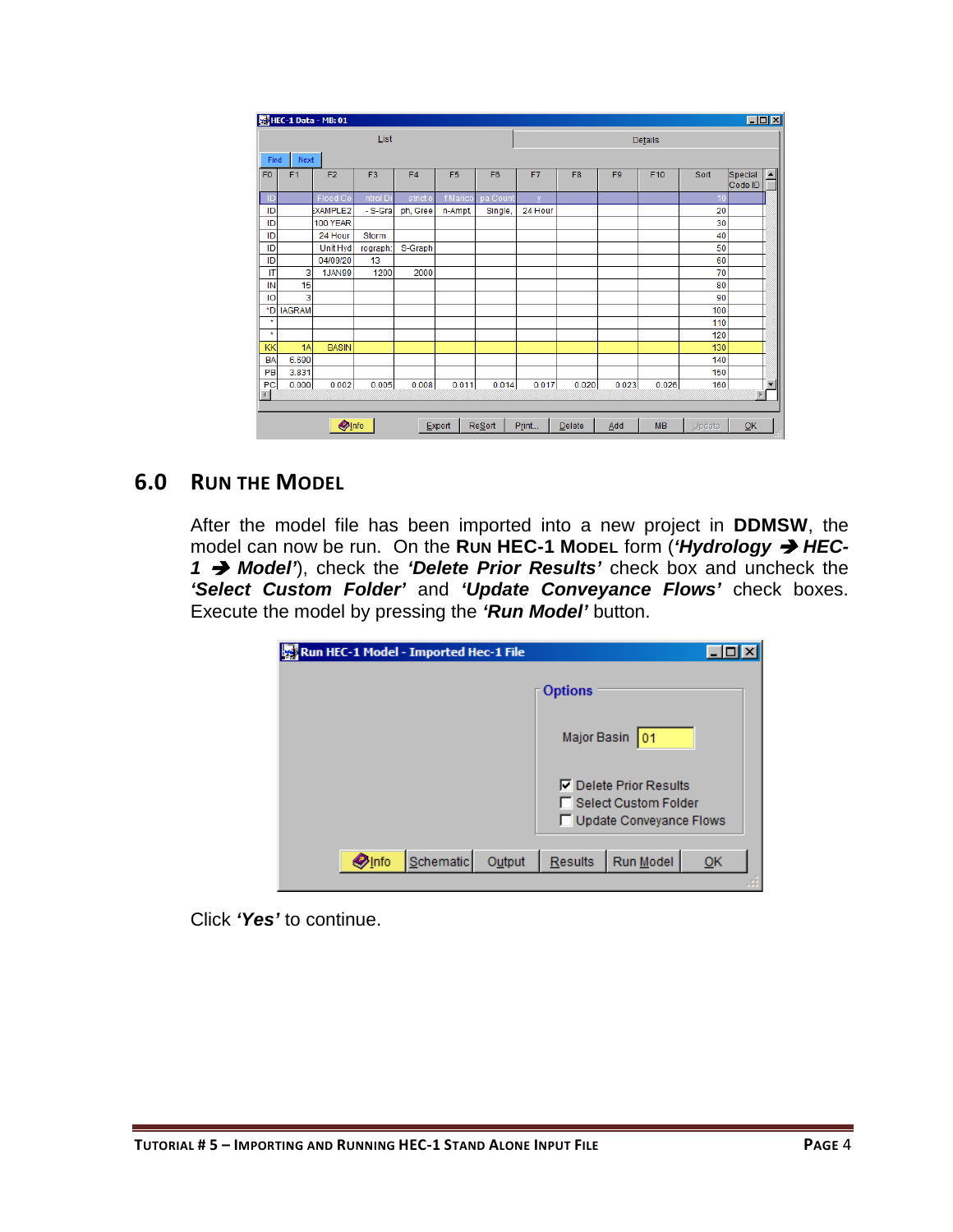

If the model run is successful, **DDMSW** will display the message, *'Model run complete!'* Press *'OK'* to close the dialog box.

| <b>Please Note</b>  |
|---------------------|
| Model run complete! |
|                     |

#### <span id="page-6-0"></span>**7.0 VIEW MODEL RESULTS**

After the model is successfully executed by the program, model results can be viewed by clicking on the *'Results'* button on the **RUN HEC-1 MODEL** form.

| Run HEC-1 Model - Imported Hec-1 File |                                                                                                |
|---------------------------------------|------------------------------------------------------------------------------------------------|
|                                       | <b>Options</b>                                                                                 |
|                                       | Major Basin<br>101                                                                             |
|                                       | <b>▽</b> Delete Prior Results<br><b>Select Custom Folder</b><br><b>Update Conveyance Flows</b> |
| Schematic<br>Output<br><b>O</b> lnfo  | <br>Run Model<br><b>Results</b><br>QK                                                          |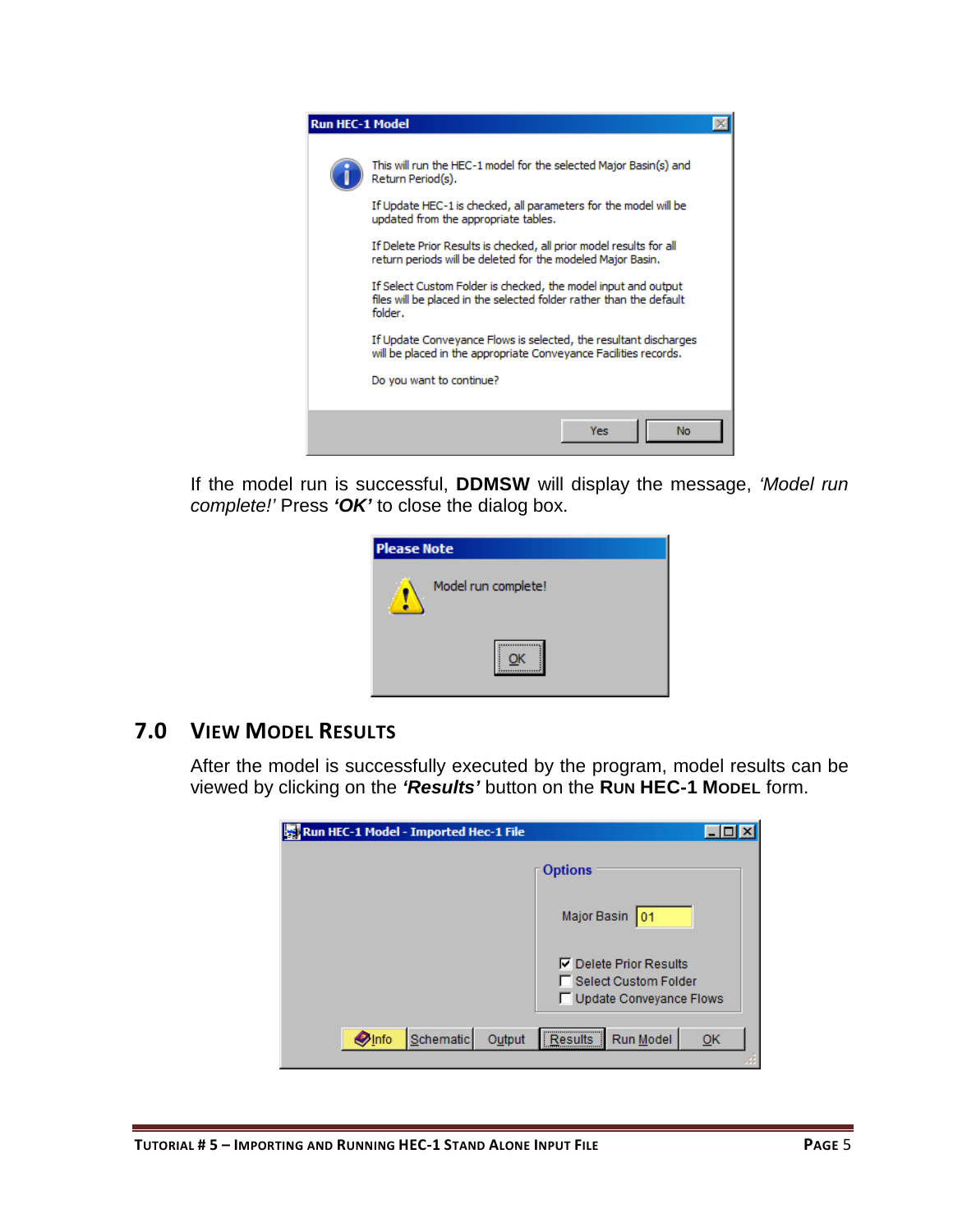On the **HEC-1 FLOW SUMMARY** form, model results in tabulated format can be viewed.

| ID                     | Sort | <b>Type</b>      | Area    | 2Yr | 5 Yr | <b>10 Yr</b> | 25 Yr | 50 Yr | 100 Yr | $\blacktriangle$ |
|------------------------|------|------------------|---------|-----|------|--------------|-------|-------|--------|------------------|
| 1A                     | 10   | Hydrograph       | 6.6900  |     |      |              |       |       | 1068   |                  |
| $R1-2$                 | 20   | Routed           | 6.6900  |     |      |              |       |       | 7080   |                  |
| 1B                     | 30   | Hydrograph       | 5.7000  |     |      |              |       |       | 8510   |                  |
| C <sub>2</sub>         | 40   | Combined         | 12.3900 |     |      |              |       |       | 13430  |                  |
| $R2-4$                 | 50   | Routed           | 12.3900 |     |      |              |       |       | 9178   |                  |
| 1 <sub>C</sub>         | 60   | Hydrograph       | 0.8100  |     |      |              |       |       | 1504   |                  |
| $R3-4$                 | 70   | Routed           | 0.8100  |     |      |              |       |       | 512    |                  |
| 1 <sub>D</sub>         | 80   | Hydrograph       | 3.2700  |     |      |              |       |       | 5592   |                  |
| C <sub>4</sub>         | 90   | Combined         | 16.4700 |     |      |              |       |       | 11471  |                  |
| R4-7                   | 100  | Routed           | 16.4700 |     |      |              |       |       | 10275  |                  |
| 1E                     | 110  | Hydrograph       | 1.1100  |     |      |              |       |       | 2183   |                  |
| <b>R5-7</b>            | 120  | Routed           | 1.1100  |     |      |              |       |       | 1461   |                  |
| 1F                     | 130  | Hydrograph       | 3.0800  |     |      |              |       |       | 3870   |                  |
| R6-7                   | 140  | Routed           | 3.0800  |     |      |              |       |       | 3142   |                  |
| 1G                     | 150  | Hydrograph       | 2.5800  |     |      |              |       |       | 4955   |                  |
| C7                     | 160  | Combined         | 23.2400 |     |      |              |       |       | 14837  |                  |
| ST <sub>1</sub>        | 170  | Routed           | 23.2400 |     |      |              |       |       | 2162   |                  |
| DIV <sub>1</sub>       | 180  | <b>Diversion</b> | 23.2400 |     |      |              |       |       | 499    |                  |
| $\left  \cdot \right $ |      |                  |         |     |      |              |       |       |        | ٠                |

To view model results other than the peak flows, click the *'View'* button on the form and on the **MODEL VIEW** form, users can select from *'Volumes (IN)'*, *'Volumes (AF)'*, and *'Attenuation/Velocity'*.

| <b>Model View</b>  |                   |    |  |
|--------------------|-------------------|----|--|
| <b>View Option</b> |                   |    |  |
|                    | View Volumes (AF) |    |  |
| Option All         |                   |    |  |
|                    |                   |    |  |
|                    | <b>D</b> Info     | ОΚ |  |
|                    |                   |    |  |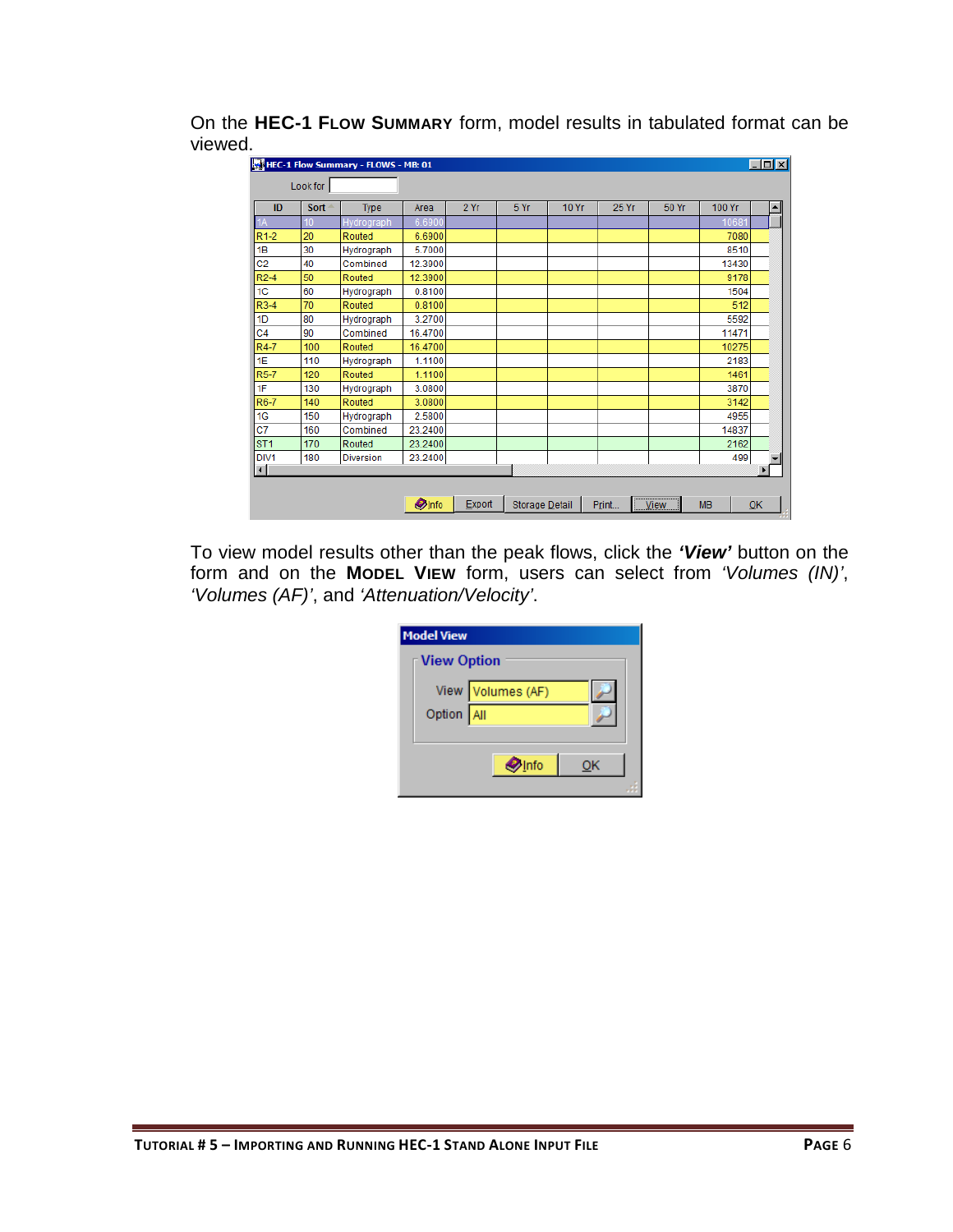| ID                     | Sort             | <b>Type</b>      | Area    | 2Yr | 5 Yr | <b>10 Yr</b> | <b>25 Yr</b> | 50 Yr | 100 Yr  | $\blacktriangle$ |
|------------------------|------------------|------------------|---------|-----|------|--------------|--------------|-------|---------|------------------|
| А                      | 10 <sup>10</sup> | Hydrograph       | 6.6900  |     |      |              |              |       | 814.41  |                  |
| $R1-2$                 | 20               | Routed           | 6.6900  |     |      |              |              |       | 814.41  |                  |
| 1B                     | 30               | Hydrograph       | 5.7000  |     |      |              |              |       | 854.79  |                  |
| C <sub>2</sub>         | 40               | Combined         | 12.3900 |     |      |              |              |       | 1669.19 |                  |
| $R2-4$                 | 50               | Routed           | 12.3900 |     |      |              |              |       | 1669.19 |                  |
| 1 <sup>C</sup>         | 60               | Hydrograph       | 0.8100  |     |      |              |              |       | 109.37  |                  |
| $R3-4$                 | 70               | Routed           | 0.8100  |     |      |              |              |       | 109.37  |                  |
| 1D                     | 80               | Hydrograph       | 3.2700  |     |      |              |              |       | 530.45  |                  |
| C <sub>4</sub>         | 90               | Combined         | 16.4700 |     |      |              |              |       | 2309.01 |                  |
| R4-7                   | 100              | Routed           | 16.4700 |     |      |              |              |       | 2309.01 |                  |
| 1E                     | 110              | Hydrograph       | 1.1100  |     |      |              |              |       | 151.17  |                  |
| <b>R5-7</b>            | 120              | Routed           | 1.1100  |     |      |              |              |       | 151.17  |                  |
| 1F                     | 130              | Hydrograph       | 3.0800  |     |      |              |              |       | 273.86  |                  |
| R6-7                   | 140              | Routed           | 3.0800  |     |      |              |              |       | 273.86  |                  |
| 1G                     | 150              | Hydrograph       | 2.5800  |     |      |              |              |       | 418.77  |                  |
| C <sub>7</sub>         | 160              | Combined         | 23.2400 |     |      |              |              |       | 3152.81 |                  |
| ST <sub>1</sub>        | 170              | Routed           | 23.2400 |     |      |              |              |       | 3150.24 |                  |
| DIV1                   | 180              | <b>Diversion</b> | 23.2400 |     |      |              |              |       | 2020.07 |                  |
| $\left  \cdot \right $ |                  |                  |         |     |      |              |              |       |         |                  |

Also, users can select which model elements (*'All', 'Hydrograph', 'Routed', 'Combined',* and *'Storage'*) to view by pressing the Selector button on the right of the *'Option'* textbox field.

After exploring all possible options in viewing model results, click *'OK'* to close the **RUN HEC-1 MODEL** form

Alternatively, model results can be viewed by selecting *'Hydrology HEC-1*  **→ Flow Summary'.** 



# <span id="page-8-0"></span>**8.0 VIEW THE HYDROGRAPHS**

To be able to view the hydrograph plot of any hydrologic element in the model,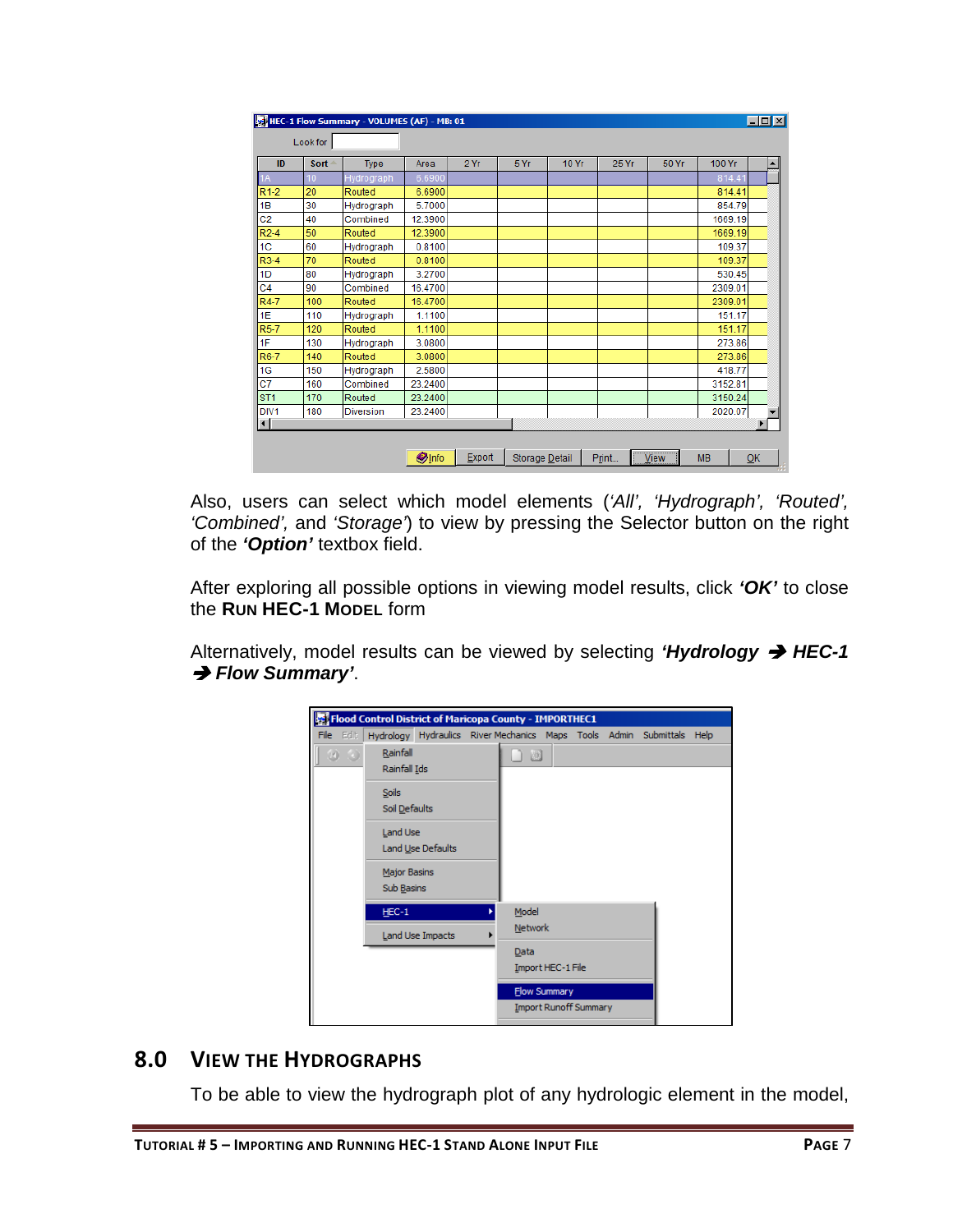it is essential that model output levels *('IO')* be specified at either '*1*' or '*2*' to instruct the program to print detailed results of the model. Using output levels of *'3'*, *'4'*, or *'5'* will not print the hydrographs in the model output and thus, the graphing tool will not be able to plot any hydrographs. To determine the *'IO'* parameter used by the model, the model data settings needs to be checked. This could be done by accessing the *'List'* tab of the **HEC-1 DATA** form (*'Hydrology HEC-1 Data').*

|                |                |                 | List           |                |                |                |         |                |       | Details |      |                    |                  |
|----------------|----------------|-----------------|----------------|----------------|----------------|----------------|---------|----------------|-------|---------|------|--------------------|------------------|
| Find           | Next           |                 |                |                |                |                |         |                |       |         |      |                    |                  |
| F <sub>0</sub> | F <sub>1</sub> | F <sub>2</sub>  | F <sub>3</sub> | F <sub>4</sub> | F <sub>5</sub> | F <sub>6</sub> | F7      | F <sub>8</sub> | F9    | F10     | Sort | Special<br>Code ID | $\blacktriangle$ |
| ID             |                | <b>Flood Co</b> | ntrol Di       | strict o       | f Marico       | pa Count       | ٧       |                |       |         | 10   |                    |                  |
| ID             |                | <b>EXAMPLE2</b> | - S-Gra        | ph, Gree       | n-Ampt,        | Single,        | 24 Hour |                |       |         | 20   |                    |                  |
| ID             |                | 100 YEAR        |                |                |                |                |         |                |       |         | 30   |                    |                  |
| ID             |                | 24 Hour         | <b>Storm</b>   |                |                |                |         |                |       |         | 40   |                    |                  |
| ID             |                | Unit Hyd        | rograph:       | S-Graph        |                |                |         |                |       |         | 50   |                    |                  |
| ID             |                | 04/09/20        | 13             |                |                |                |         |                |       |         | 60   |                    |                  |
| IT             | 3              | <b>1JAN99</b>   | 1200           | 2000           |                |                |         |                |       |         | 70   |                    |                  |
| IN             | 15             |                 |                |                |                |                |         |                |       |         | 80   |                    |                  |
| Ю              |                |                 |                |                |                |                |         |                |       |         | 90   |                    |                  |
| *DI            | <b>IAGRAM</b>  |                 |                |                |                |                |         |                |       |         | 100  |                    |                  |
| $\star$        |                |                 |                |                |                |                |         |                |       |         | 110  |                    |                  |
| $\star$        |                |                 |                |                |                |                |         |                |       |         | 120  |                    |                  |
| KK             | 1A             | <b>BASIN</b>    |                |                |                |                |         |                |       |         | 130  |                    |                  |
| <b>BA</b>      | 6.690          |                 |                |                |                |                |         |                |       |         | 140  |                    |                  |
| PB             | 3.831          |                 |                |                |                |                |         |                |       |         | 150  |                    |                  |
| PC             | 0.000          | 0.002           | 0.005          | 0.008          | 0.011          | 0.014          | 0.017   | 0.020          | 0.023 | 0.026   | 160  | ь                  | ▼                |
|                |                | <b>Olnfo</b>    |                |                |                |                |         |                |       |         |      |                    |                  |

After selecting the *'IO'* card on the *'List'* tab of the **HEC-1 DATA** form, press the *'Details'* tab. On the *'F1'* textbox field, replace any values greater than *'2'* (e.g., *'3', '4',* or *'5'*) with either *'1'* or *'2'*.

| HEC-1 Data - MB: 01 -- Edit                                        |                                                                                                                                 |           | $\Box$ D $\times$                           |
|--------------------------------------------------------------------|---------------------------------------------------------------------------------------------------------------------------------|-----------|---------------------------------------------|
| List<br>Major Basin ID<br> 01<br>$90 -$<br>Sort<br>Special Code ID | F <sub>0</sub> IO<br>F1<br>1<br>F <sub>2</sub><br>F3<br>F4<br>F <sub>5</sub><br>${\sf F6}$<br>F7<br>F <sub>8</sub><br>F9<br>F10 | Details   |                                             |
| Cancel<br>Export<br>$S$ ave                                        | ReSort<br>Print<br><b>Delete</b>                                                                                                | Add<br>MB | Update<br>$\overline{\mathsf{O}}\mathsf{K}$ |

Press *'Save'* to save the entered data and select the *'List'* tab to verify if the entered *'IO'* value is reflected on the modified form. Press *'OK'* to close the **HEC-1 DATA** form.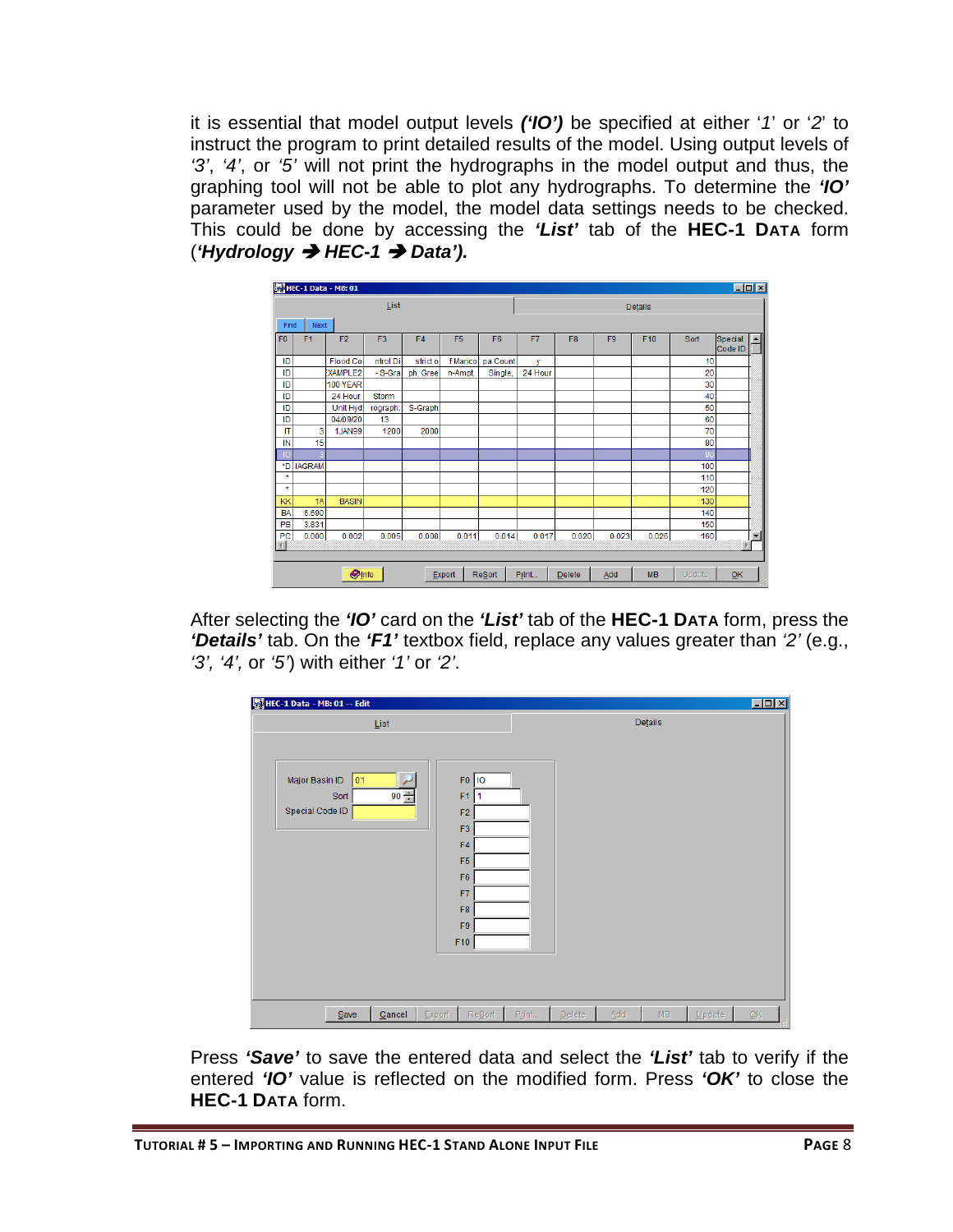Run the new model with the updated IO data card (*'Hydrology → HEC-1 → Model → Run Model'*).

To view the graphics, open the **GRAPH HEC-1 HYDROGRAPHS** form (*'Hydrology HEC-1 Graph Hydrographs'*) and identify the model output to be used by the program by clicking the button on the right of the *'HEC-1 Output File'* textbox field.

|                   | C:\FCDMC\DDMSW482\MODLRUNS\IMPORTHEC1\IMPORTHEC1FILE.OUT |                          |                |         |           | 齊 |
|-------------------|----------------------------------------------------------|--------------------------|----------------|---------|-----------|---|
|                   |                                                          |                          |                |         | View File |   |
| <b>Station</b>    | Type                                                     | <b>Stations to Graph</b> |                | Select  |           |   |
| IA                | <b>BASIN</b>                                             |                          |                | Station |           |   |
| $R1-2$            | <b>ROUTE</b>                                             | Station 1 1A             | <b>BASIN</b>   |         |           |   |
| 1B                | <b>BASIN</b>                                             |                          |                |         |           |   |
| C <sub>2</sub>    | <b>COMBINE</b>                                           | Station 2 <sup>1C</sup>  | <b>BASIN</b>   |         |           |   |
| $R2-4$            | <b>ROUTE</b>                                             | Station 3 C4             | <b>COMBINE</b> |         |           |   |
| 1 <sub>C</sub>    | <b>BASIN</b>                                             | Station 4 R5-7           | <b>ROUTE</b>   |         |           |   |
| R <sub>3</sub> -4 | <b>ROUTE</b>                                             | Station 5 1G             | <b>BASIN</b>   |         |           |   |
| 1D                | <b>BASIN</b>                                             |                          |                |         |           |   |
| C <sub>4</sub>    | <b>COMBINE</b>                                           |                          |                |         |           |   |
| R4-7              | <b>ROUTE</b>                                             |                          |                |         |           |   |
| 1E                | <b>BASIN</b>                                             |                          |                |         |           |   |
| R <sub>5</sub> -7 | <b>ROUTE</b>                                             |                          |                |         |           |   |
| 1F                | <b>BASIN</b>                                             |                          |                |         |           |   |
| R <sub>6</sub> -7 | <b>ROUTE</b>                                             |                          |                |         |           |   |
| 1G                | <b>BASIN</b>                                             |                          |                |         |           |   |
| C7                | <b>COMBINE</b>                                           |                          |                |         |           |   |
| ST <sub>1</sub>   | <b>STORAGE</b>                                           |                          |                |         |           |   |

Once the model output file is identified and selected, press the *'Import Station IDs'* button to list all the Stations in the program. As shown, a maximum of five (5) station plots can be drawn and viewed at any time.

To select the Stations to be plotted, highlight any Station on the left and press the Selector buttons on the right. This action will list the selected stations to be plotted by the program.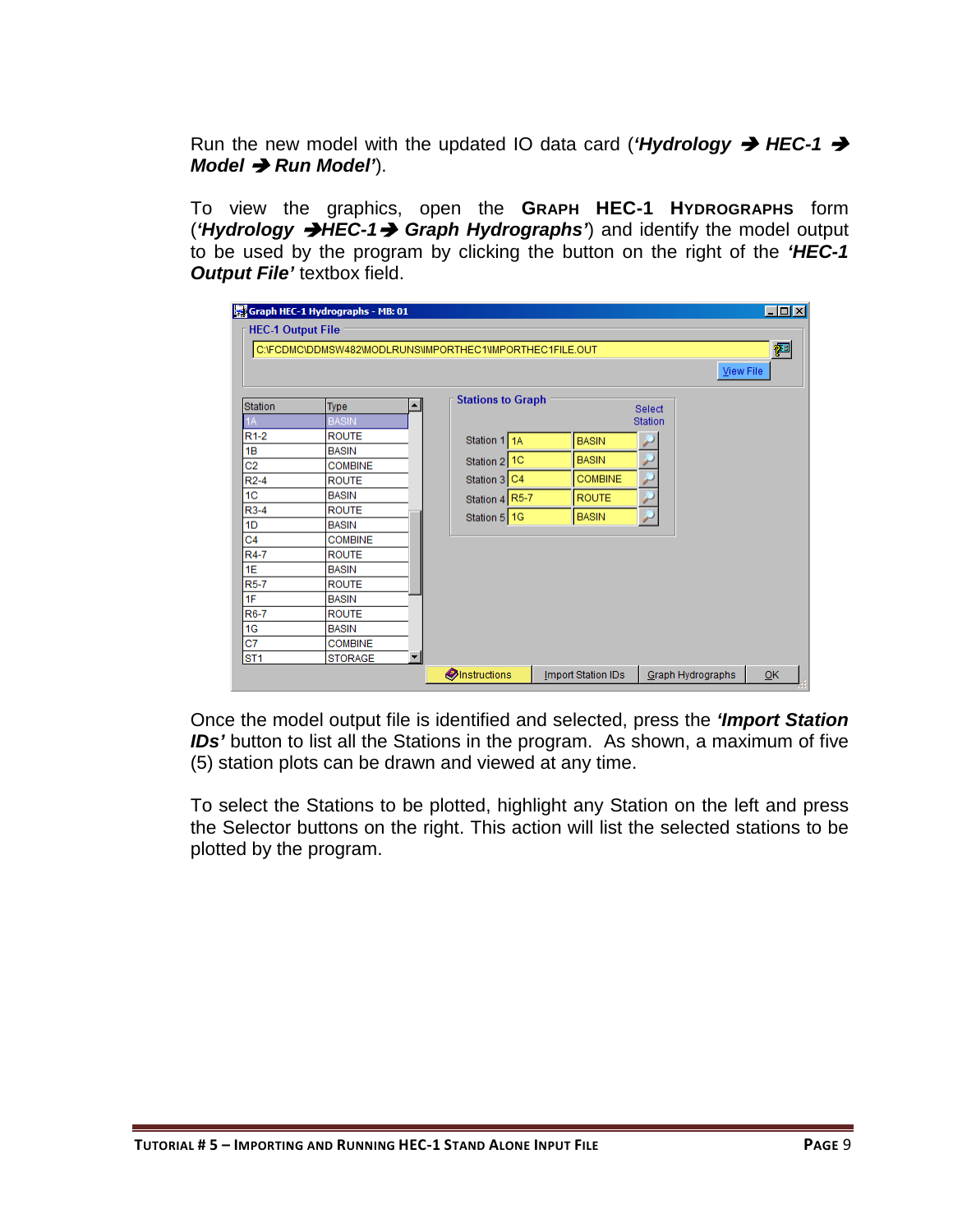|                   | C:\FCDMC\DDMSW482\MODLRUNS\IMPORTHEC1\IMPORTHEC1FILE.OUT |    |                          |                |                | 習<br>View File |
|-------------------|----------------------------------------------------------|----|--------------------------|----------------|----------------|----------------|
| <b>Station</b>    | Type                                                     | ᅬ  | <b>Stations to Graph</b> |                | <b>Select</b>  |                |
| 1A                | <b>BASIN</b>                                             |    |                          |                | <b>Station</b> |                |
| $R1-2$            | <b>ROUTE</b>                                             |    | Station 1 1A             | <b>BASIN</b>   |                |                |
| 1B                | <b>BASIN</b>                                             |    |                          |                |                |                |
| C <sub>2</sub>    | <b>COMBINE</b>                                           |    | Station 2 1C             | <b>BASIN</b>   |                |                |
| $R2-4$            | <b>ROUTE</b>                                             |    | Station 3 C4             | <b>COMBINE</b> |                |                |
| 1 <sup>C</sup>    | <b>BASIN</b>                                             |    | Station 4 R5-7           | <b>ROUTE</b>   |                |                |
| $R3-4$            | <b>ROUTE</b>                                             |    | Station 5 1G             | <b>BASIN</b>   |                |                |
| 1 <sub>D</sub>    | <b>BASIN</b>                                             |    |                          |                |                |                |
| C <sub>4</sub>    | <b>COMBINE</b>                                           |    |                          |                |                |                |
| <b>R4-7</b>       | <b>ROUTE</b>                                             |    |                          |                |                |                |
| 1E                | <b>BASIN</b>                                             |    |                          |                |                |                |
| $R5-7$            | <b>ROUTE</b>                                             |    |                          |                |                |                |
| 1F                | <b>BASIN</b>                                             |    |                          |                |                |                |
| R <sub>6</sub> -7 | <b>ROUTE</b>                                             |    |                          |                |                |                |
| 1G                | <b>BASIN</b>                                             |    |                          |                |                |                |
| C7                | <b>COMBINE</b>                                           |    |                          |                |                |                |
| ST <sub>1</sub>   | <b>STORAGE</b>                                           | ▾∣ |                          |                |                |                |

To show the hydrograph plots of the selected stations, press the *'Graph Hydrographs'* button. Press *'OK'* to continue.



Press *'OK'* to close the **CHART** form. Press *'OK'* to close the **GRAPH HEC-1 HYDROGRAPHS** form.

#### <span id="page-11-0"></span>**9.0 NOTES**

To perform modifications or changes on HEC-1 model, open the **HEC-1 DATA**